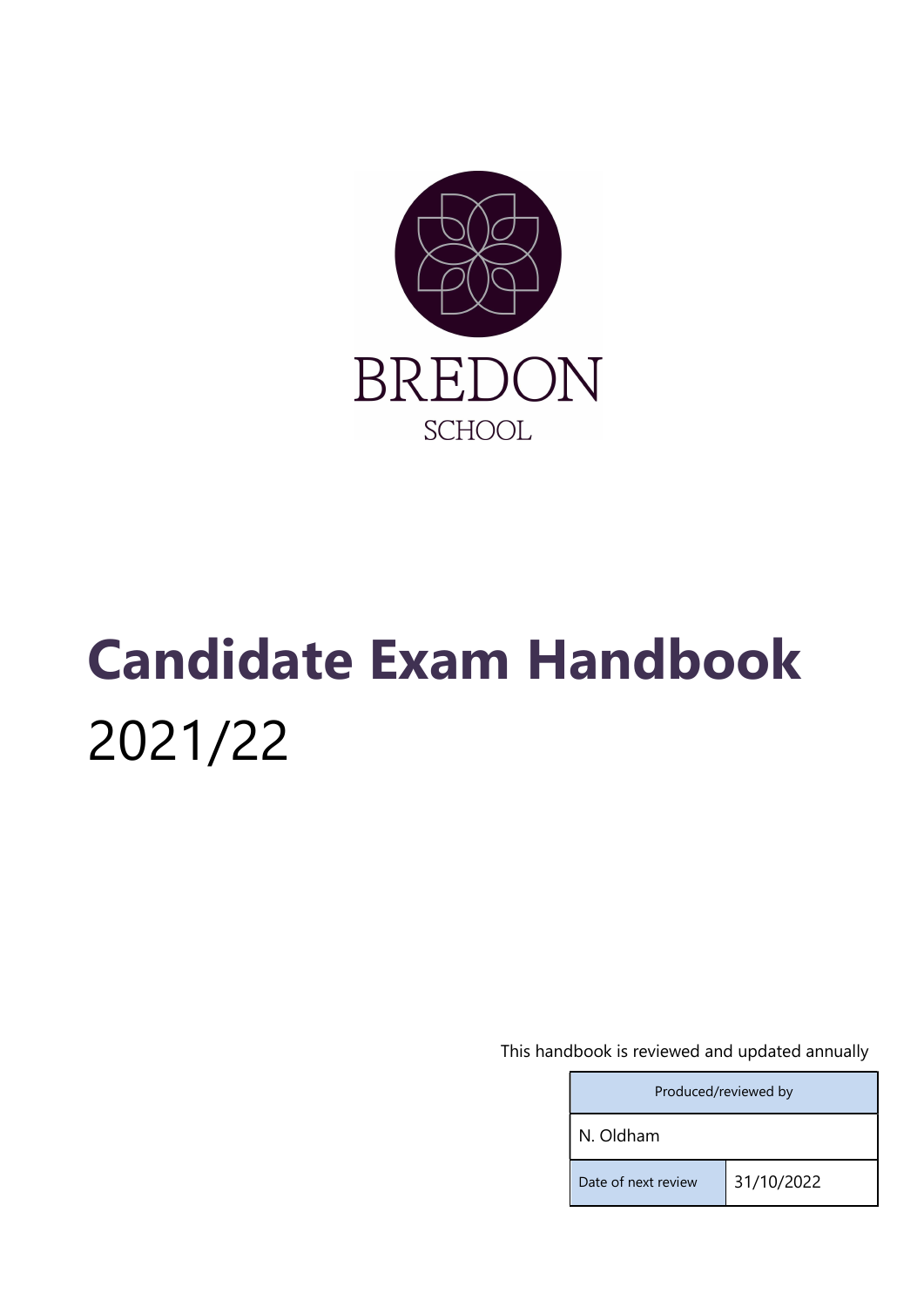# **Contents**

| What to do if you identify you have two or more exam papers timetabled at the same time (a timetable |  |
|------------------------------------------------------------------------------------------------------|--|
|                                                                                                      |  |
|                                                                                                      |  |
|                                                                                                      |  |
|                                                                                                      |  |
|                                                                                                      |  |
|                                                                                                      |  |
|                                                                                                      |  |
|                                                                                                      |  |
|                                                                                                      |  |
|                                                                                                      |  |
|                                                                                                      |  |
|                                                                                                      |  |
|                                                                                                      |  |
|                                                                                                      |  |
|                                                                                                      |  |
|                                                                                                      |  |
|                                                                                                      |  |
|                                                                                                      |  |
|                                                                                                      |  |
|                                                                                                      |  |
|                                                                                                      |  |
|                                                                                                      |  |
|                                                                                                      |  |
|                                                                                                      |  |
|                                                                                                      |  |
|                                                                                                      |  |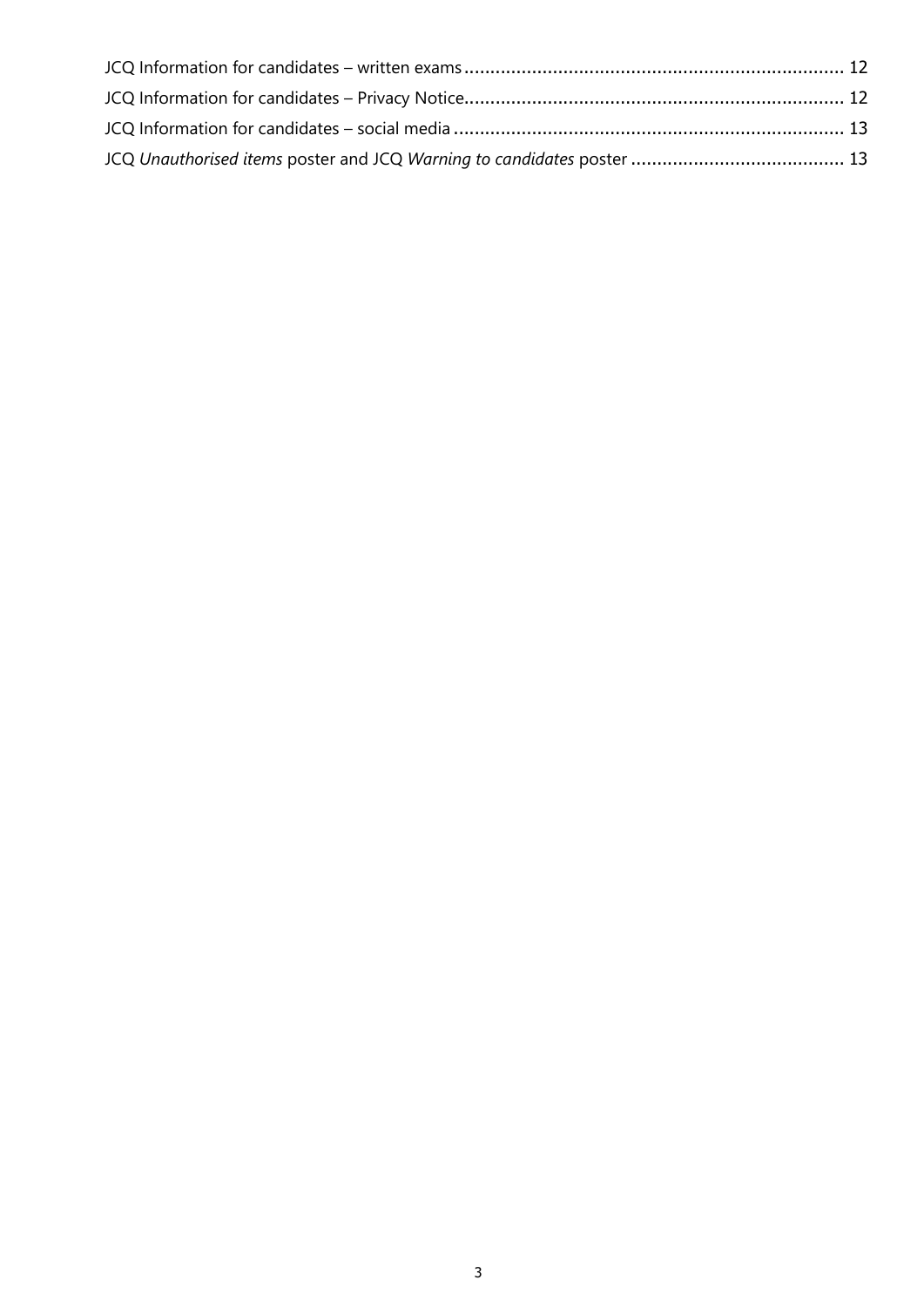## **Introduction**

Bredon School is committed to ensuring that candidates are fully briefed on the exam and assessment process in place in the centre and are made aware of the required JCQ/awarding body instructions and information for candidates.

# Purpose of this handbook

- To ensure candidates are provided with all relevant information about their exams and assessments in advance of any exams/assessments being taken
- To ensure copies of relevant JCQ information for candidates documents and exam room posters are provided in advance of any exams/assessments being taken
- To answer questions candidates may have etc.
- To inform candidates of/signpost candidates (and where relevant parents/carers) to any examsrelated policies/procedures that they need to be made aware of
- To inform candidates about malpractice in examinations/assessments
- To inform candidates about the use of their personal data and copyright

#### **Malpractice**

- To maintain the integrity of qualifications, strict Regulations are in place
- Malpractice means any act or practice which is in breach of the Regulations
- Any alleged, suspected or actual incidents of malpractice will be investigated and reported to the relevant awarding body/bodies
- JCQ provides information regarding what constitutes malpractice:
	- o Introduction of unauthorised material into the examination room
	- o Breaches of examination conditions
	- o Exchanging, obtaining, receiving, or passing on information which could be examination related (or the attempt to)
	- o Offences relating to the content of candidates' work
	- o Undermining the integrity of examinations/assessments

#### https://www.jcq.org.uk/exams-office/malpractice

You need to know that the following would be malpractice:

- copying or allowing work to be copied e.g. posting written work on social networking sites prior to an examination/assessment;
- collusion: allowing others to help produce your work or helping others with theirs;
- asking others about what questions your exam will include (even if no one tells you);
- having or sharing details about exam questions before the exam whether you think these are real or fake; or
- not telling exam boards or your school/college about exam information being shared.

#### Personal data

- The awarding bodies collect information about exam candidates
- To understand what information is collected and how it is used, you must read the JCQ Information for candidates – Privacy Notice (on the Exam section of the Bredon School website)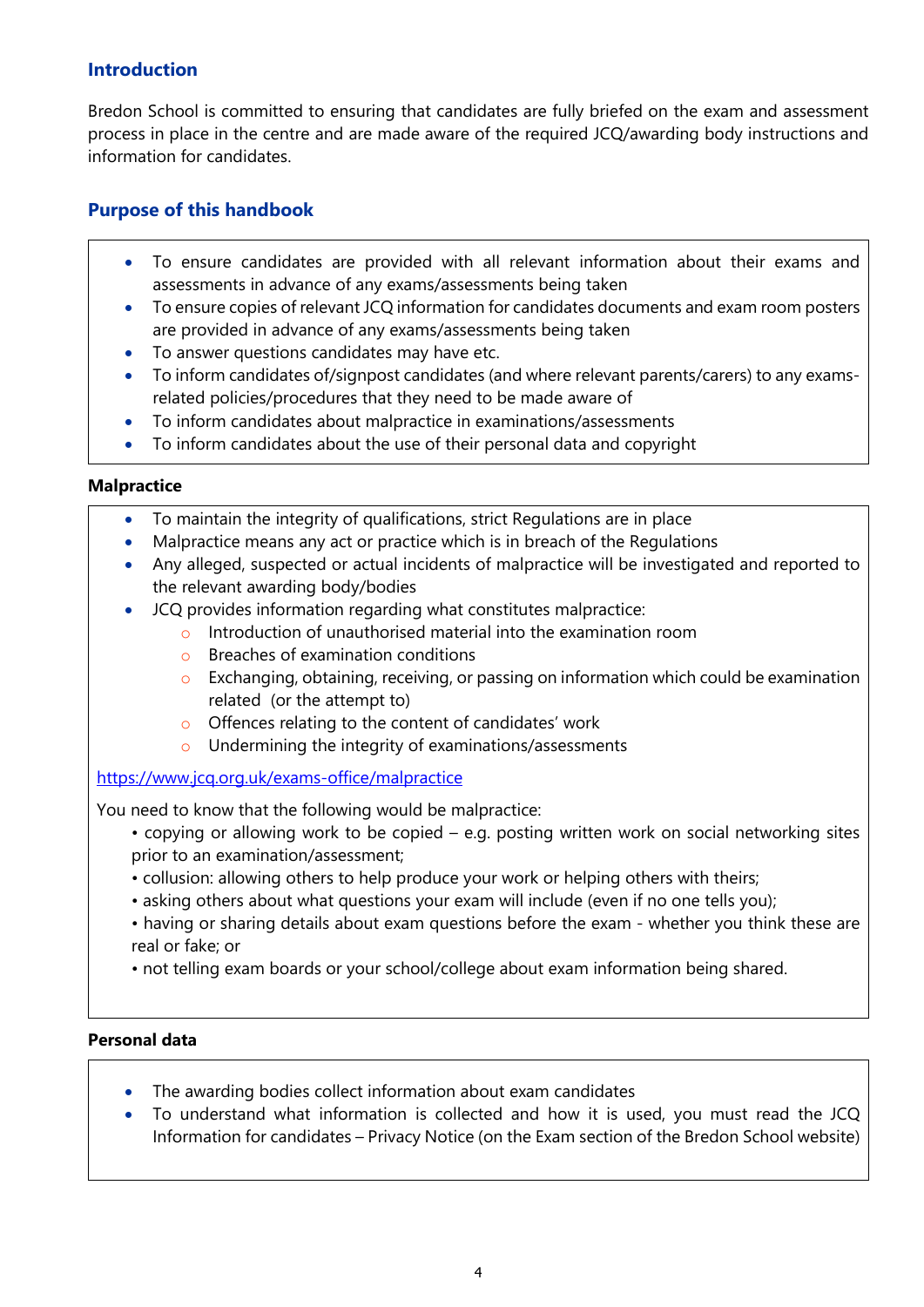## Copyright

- The copyright of any work created by a candidate that is submitted to an awarding body for assessment (referred to as Assessment Materials) belongs to the candidate
- By submitting this work, a candidate is granting the awarding body a non-exclusive, royaltyfree licence to use their assessment materials (referred to as Assessment Licence)
- If a candidate wishes to terminate the awarding body's rights for anything other than assessing his/her work, the awarding body must be notified by the centre and it is at the discretion of the awarding body whether or not to terminate such rights

#### Coursework assessments/non-examination assessments

- Relevant JCQ information for Information for candidates (coursework, non-examination assessments, on-screen tests, social media and written examinations) can be found on the Exam section of the Bredon School website
- Dates of assessments will be given by the Head of Department/Subject teachers and via the Exam Office.
- A timetable will be produced and given to you via email and your tutor.
- Depending on the subjects you are taking, coursework/NEA will be either moderated by your teacher with the exam board verifying the mark, or marked directly by the Exam Board.

#### Written timetabled exams

- Check your personal details and exam entries are correct on your exam timetable.
- If the information is incorrect, tell your tutor or the exams officer.
- Check you know the date and time of your exams on your timetable.
- Check where your exam will take place on your exam timetable. Check with your tutors if you are unsure of anything.
- Make sure you know the JCQ regulations for written exams. Know you are not allowed to bring any electronic devices, mobile phones, watches or other technology into exams. Ask your teacher to go through this with you if you are unsure.
- The JCQ information for candidates documents written examinations, social media can be found on the Exam section of the Bredon School website
- Exam room posters Warning to candidates, Unauthorised items (can be found on the Exam section of the Bredon School website

#### Contingency day - Summer 2022

TBC

#### On-screen tests

- Check with your teacher when and where your exam will take place.
- Make sure you know the JCQ regulations for On-screen Tests. Ask your teacher to go through it with you.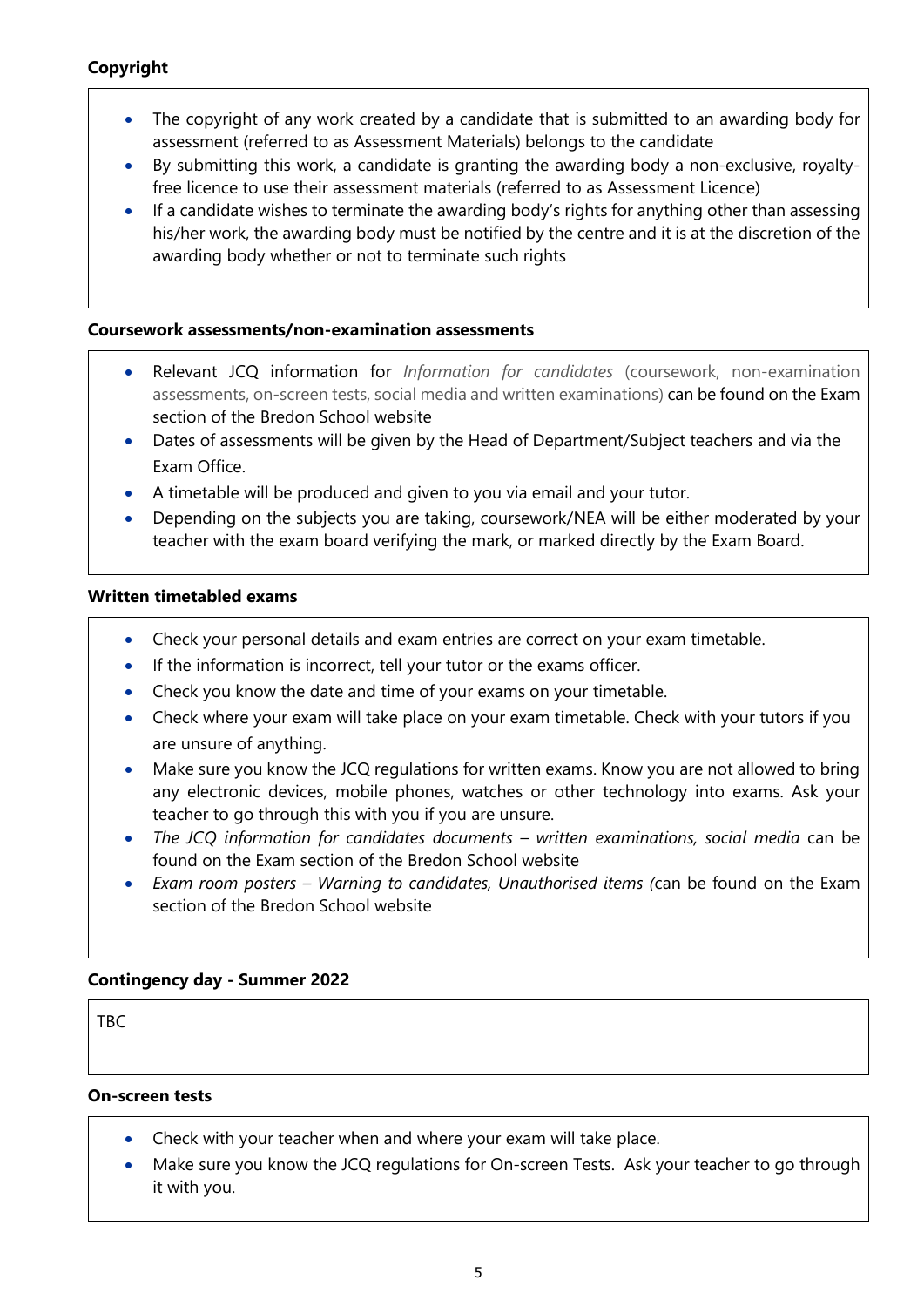#### What to do if you identify you have two or more exam papers timetabled at the same time (a timetable clash)

Ask your teacher or the exams officer what arrangements are being made.

#### Where you will take your exams

 Most examinations will take place in the Sports Hall. Other rooms around site will be used and advised as necessary on your exam timetable.

#### What time your exams will start and finish

- Most morning exams start at 9.00, afternoon exams at 1.30
- During the Summer, CIE IGCSE exams usually start at 10.00 and 2.00
- Times may change if we have to run two shifts of an exam, so always check the schedule

#### Supervision during your exams

- Exams are supervised by invigilators from outside the school.
- These invigilators follow strict rules when conducting exams as directed by JCQ and CIE awarding bodies.

#### Exam room conditions

- Make sure you have all the equipment you need for the exam (pens, pencils, etc)
- Candidates should assemble outside the exam venue 15 minutes before the beginning of the exam.
- Candidates will be told by the invigilator where to sit or which room to use.
- Candidates are under exam conditions from the moment they enter the exam room, until they are given permission to leave by the invigilator. Exam conditions remain until you have left the room or building.
- Candidates must listen to, and follow instructions from, the invigilator at all times.
- Candidates must not communicate with or disturb other candidates in any way.
- There will be notices displayed in the exam room:
	- o Centre Number
	- o Subject title and paper number
	- o Start and finish times of exam
	- o Exam regulations
	- o Unauthorised equipment and Candidate information posters
	- o Analogue Clock
- You should raise your hand if you need additional answer sheets or answer booklets.
- If you have forgotten some equipment (pens, calculators etc), raise your hand and ask the invigilator, s/he may be able to help you. Do not call out.
- You must complete the front of your answer books (full name and candidate number, which will be provided on your desk). This must not be completed until instructed to do so by the invigilator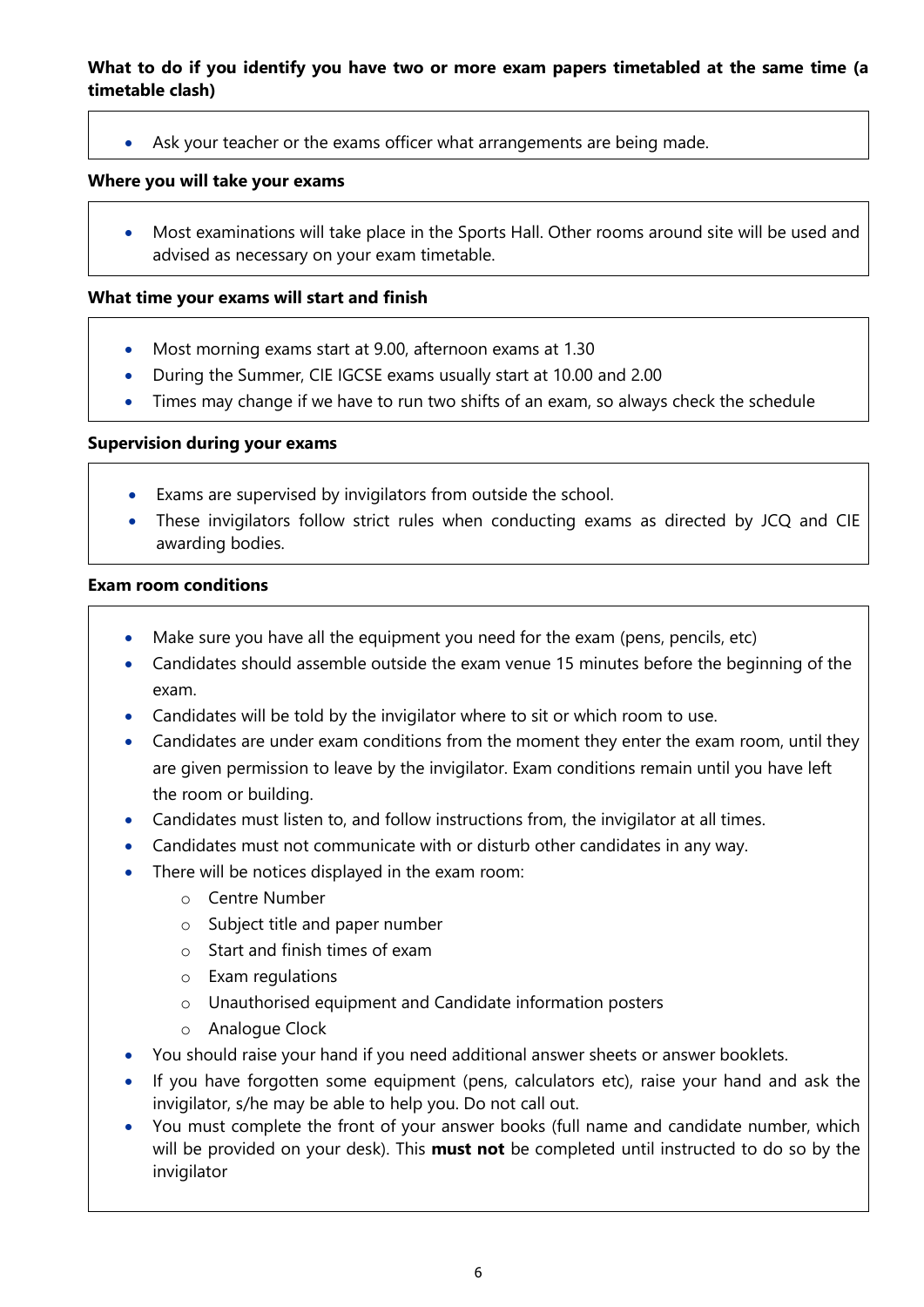- The Exam Officer plans where candidates sit. If you have any requests, discuss with your subject tutor and ensure the exams officer is advised at least 2 weeks before your exam.
- If you can't find your desk, ask the invigilator.

#### How your identity is confirmed in the exam room

 Your school identity slip with your photograph on will be placed on your exam table before the exam. Please ensure you are sat at the correct table.

#### What equipment you need to bring to your exams

- Ask your teacher what equipment you should or should not take to the exam.
- All pencil cases must be transparent.
- Black Pens only JCQ information regarding authorised equipment that should be brought by the candidate

#### Using calculators

- You must only use calculator approved by JCQ or CIE for the exam you are taking. Check it with your teacher.
- You must be aware of JCQ awarding body instructions regarding the use of calculators in your exams

10.3 Candidates must be told these regulations beforehand and be familiar with the Information for candidates documents

#### Calculators must be:

- · of a size suitable for use on the desk;
- · either battery or solar powered:
- · free of lids, cases and covers which have printed instructions or formulae.

#### Calculators must not:

. be designed or adapted to offer any of these facilities:

- · language translators;
- · symbolic algebra manipulation;
- · symbolic differentiation or integration;
- · communication with other machines or the internet;
- . be borrowed from another candidate during an examination for any reason;

. have retrievable information stored in them. This includes:

- · databanks;
- · dictionaries:
- · mathematical formulae:
- · text

#### The candidate is responsible for the following:

- the calculator's power supply;
- the calculator's working condition;
- · clearing anything stored in the calculator.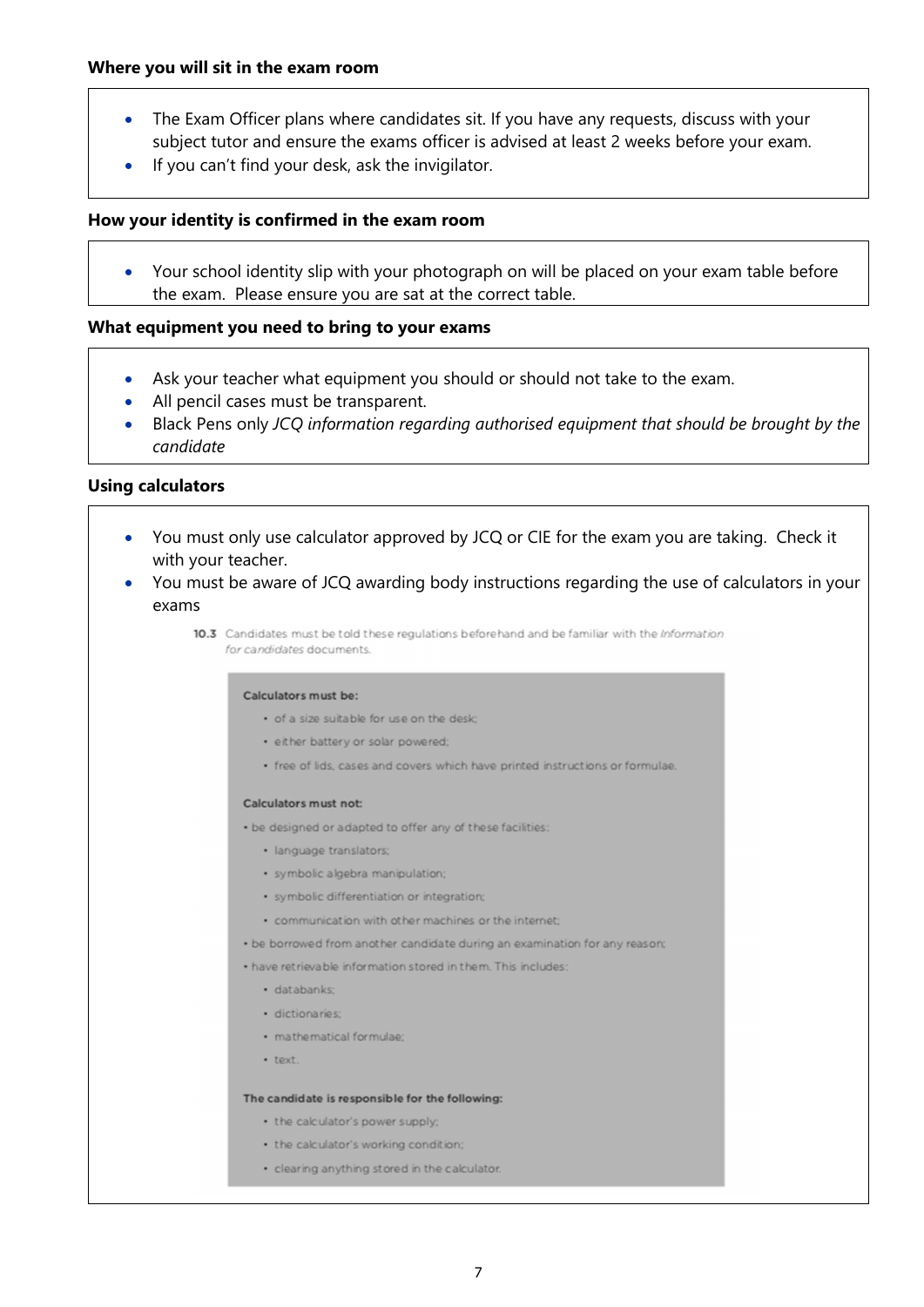- You are not allowed any electronic materials, or watches into exams.
- If you bring a forbidden item into an exam, you may be disqualified from that exam, or from all exams in the series, depending on the offence.

#### Food and drink in exam rooms

 Water in transparent bottles without a label is allowed in exams. No other food or drink is allowed.

#### What you should wear for your exams

- School Uniform should be worn for all written and on-screen exams.
- If you arrive in unsuitable clothing, you may be asked to leave.

#### Where your personal belongings will be stored during your exam

- You should leave all personal belongings in your locker or tutor room.
- If you have forgotten to leave your electronic equipment in safe keeping, you can leave it with the invigilator. You should remember to ask for it back at the end of the exam. Bredon School accepts no responsibility for possessions left with the invigilator.

#### What to do if you arrive late for your exam

- If you arrive late, go to your exam venue and wait for the invigilator to show you to you place.
- You will be allowed the full length of the exam if possible.
- If you are very late (more than half an hour after the exam began) You should go straight to the Exam Officer in Pull Court to see if it is possible to take the exam. Depending on the situation, your paper may still be accepted.

#### What to do if you are unwell on the day of your exam

- If you are unwell and unable to attend an exam, ask your parent/carer to contact Bredon.
- If you are unwell but can attend the exam, tell the invigilator and ask your parent/carer to tell the Exams Officer.
- If you feel unwell during the exam, put up your hand. If you just need a short break, you will be escorted out and you will be able to return. If you leave the exam alone, you will not be allowed to return.
- The Exams Officer may be able to apply for special consideration for you, depending on the situation. Try to arrange evidence such as a doctor's certificate.

#### What happens if you have an unauthorised absence from your exam

• Bredon School does not refund any exam fees due to absence.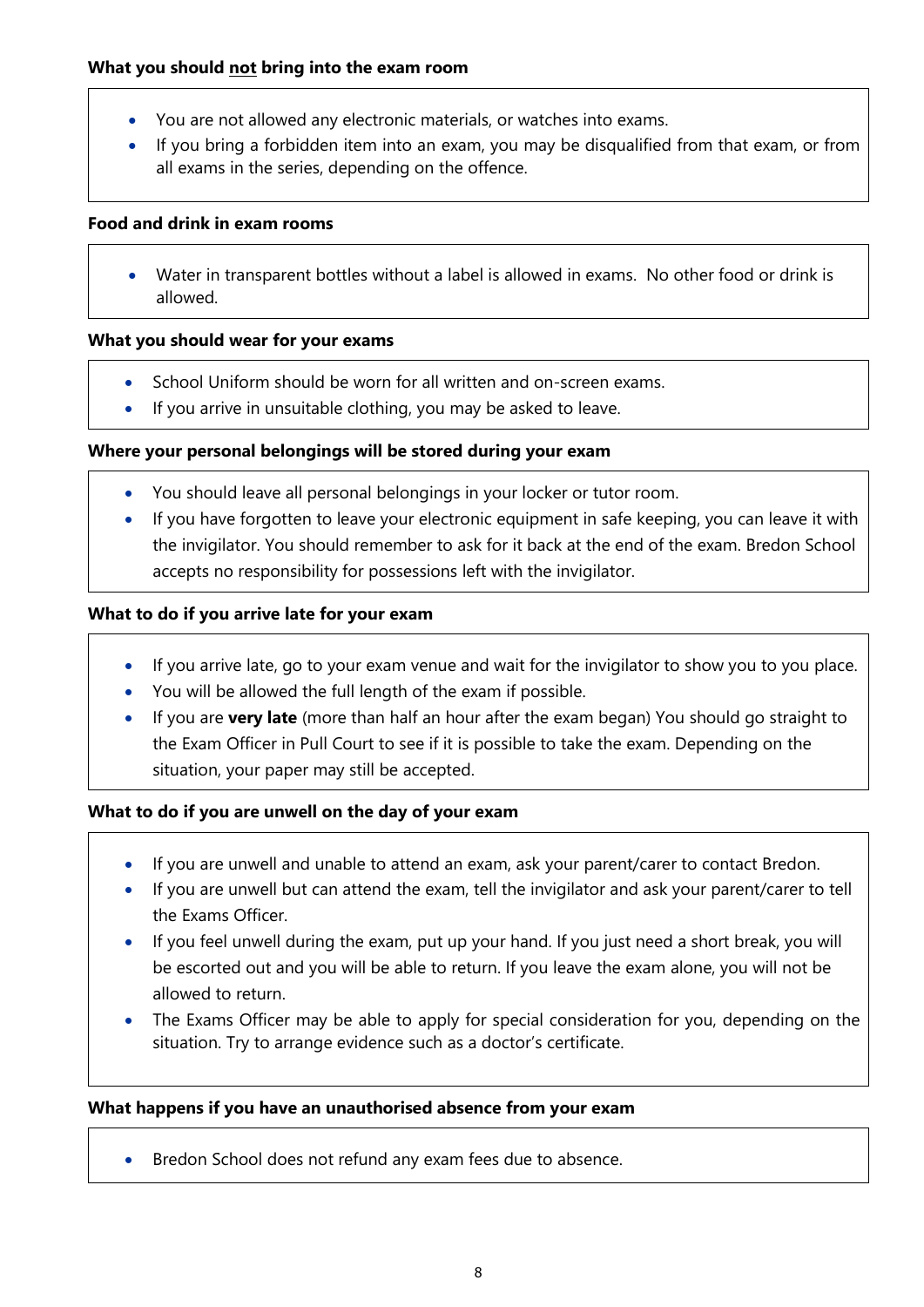#### What happens in the event of an emergency in the exam room

- In case of emergency follow the directions of the invigilator.
- Never take your exam paper or answer paper out of the exam venue.
- If you need to leave the building, do not speak to anyone, you are still under exam conditions.
- The Assembly Point is the Astro.

#### Candidates with access arrangements/reasonable adjustments

- All candidates are assessed for SAAs in Years 10 and 11. In Years 12 and 13 the assessment is optional.
- Letters are sent to parents after the assessments, informing them of the SAAs you qualify for, and the cost implications if applicable.
- You will be asked to sign for the SAAs you need for each individual subject. If you change your mind about this, you must tell the Exams Officer at least two weeks before the exam.
- Bredon School does not assign particular reader/scribes to particular candidates.

#### If you are unhappy with the exam arrangements

- Tell the invigilator about the problem **before** you leave the exam venue.
- We can only apply for special consideration, if you tell us before leaving the exam.
- If your problem is with a reader/scribe, tell us at once so that it can be sorted out immediately.
- If the problem is to do with a disturbance, tell the invigilator at once.

#### If you don't agree with your teacher's marks for coursework

- Ask the teacher to reconsider the marks
- $\bullet$  If unresolved ask the deputy head academic to moderate the mark.
- If you are still unhappy, refer the incident to the Head Master.
- The appeal must be made within 5 working days of receiving your mark
- See Appeals Process on Bredon School website

#### Alleged, suspected or actual incidents of malpractice

- This is when you disobey exam regulations, like copying coursework or communicating with other candidates in the exam room.
- Having an electronic device on you during an exam is malpractice.
- If you break the rules you could be disqualified.

#### Results

- A Level and AS Level are published on Thursday  $18<sup>th</sup>$  August 2022.
- $\bullet$  CIE IGCSE results are published on Thursday 18<sup>th</sup> August 2022.
- GCSE and Functional Skills are published on Thursday  $25<sup>th</sup>$  August 2022.
- Results are sent out to you by post using the primary address on our system.
- Results will also be published to you Pupil Portal and sent out via your student Bredon email on the morning of results day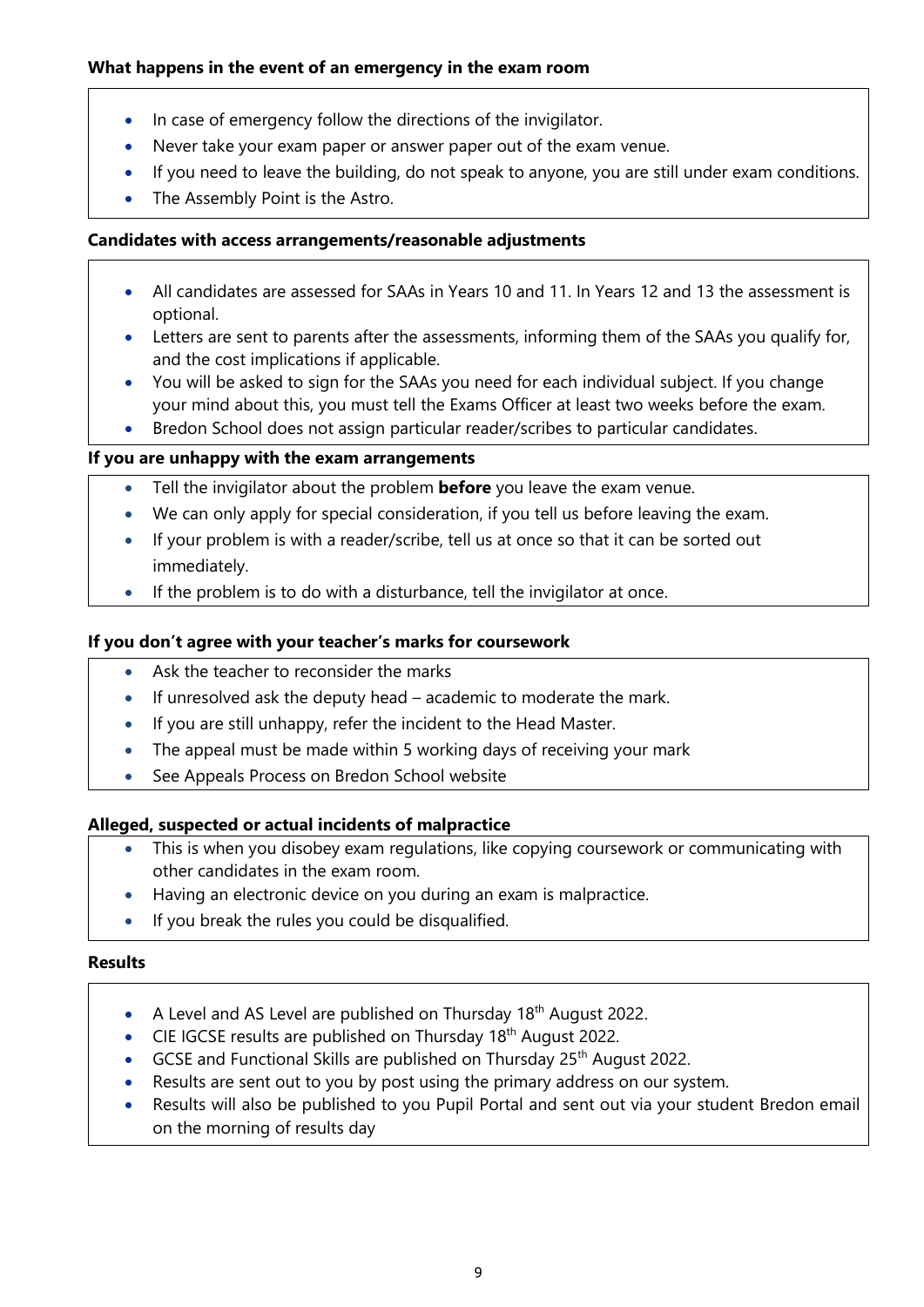#### Post-results services

- If you think there has been a mistake in the mark you received, you can request Reviews of Results:
	- o a recalculation of the marks awarded (1)
	- o a re-view of marking of your paper (2)
- If you want to see how you could have done better, you can request to see your paper (Access to Scripts)
- There are charges for these services, but if your grade is found to be wrong, you will get a refund of the fee.
- All requests for post-result services must be made through the Head of Department concerned or sent to the Exams Officer.
- The Head of Department/Exams Officer will inform you of all costs and deadlines.
- The Exams Officer will make the claims and inform the candidates of the outcomes as soon as possible.

#### **Certificates**

- Certificates for summer 2021 exams are available in October or November, depending on the exam board.
- Certificates will be distributed on site and you will sign to take ownership of these.
- If you are not on site, your Certificates will be sent to your home address by recorded delivery.
- Unclaimed Certificates will be kept for one year then returned to the Examining board.

#### Internal appeals procedures

- If you are unhappy with the mark you receive for coursework, ask the teacher to reconsider the mark.
- If unresolved ask the deputy head academic to moderate the mark.
- If you are still unhappy, refer the incident to the Senior Deputy Head, or Head of Centre.
- The appeal must be made within 5 working days of receiving your mark
- See Appeals Process and Policies on Bredon School website.

#### Complaints and appeals procedure

- If you have a problem or complaint, tell the invigilator about the problem **before** you leave the exam venue.
- We can only apply for special consideration, if you tell us before leaving the exam.
- If your problem is with a reader/scribe, tell us at once so that it can be sorted out immediately.
- If the problem is to do with a disturbance, tell the invigilator at once.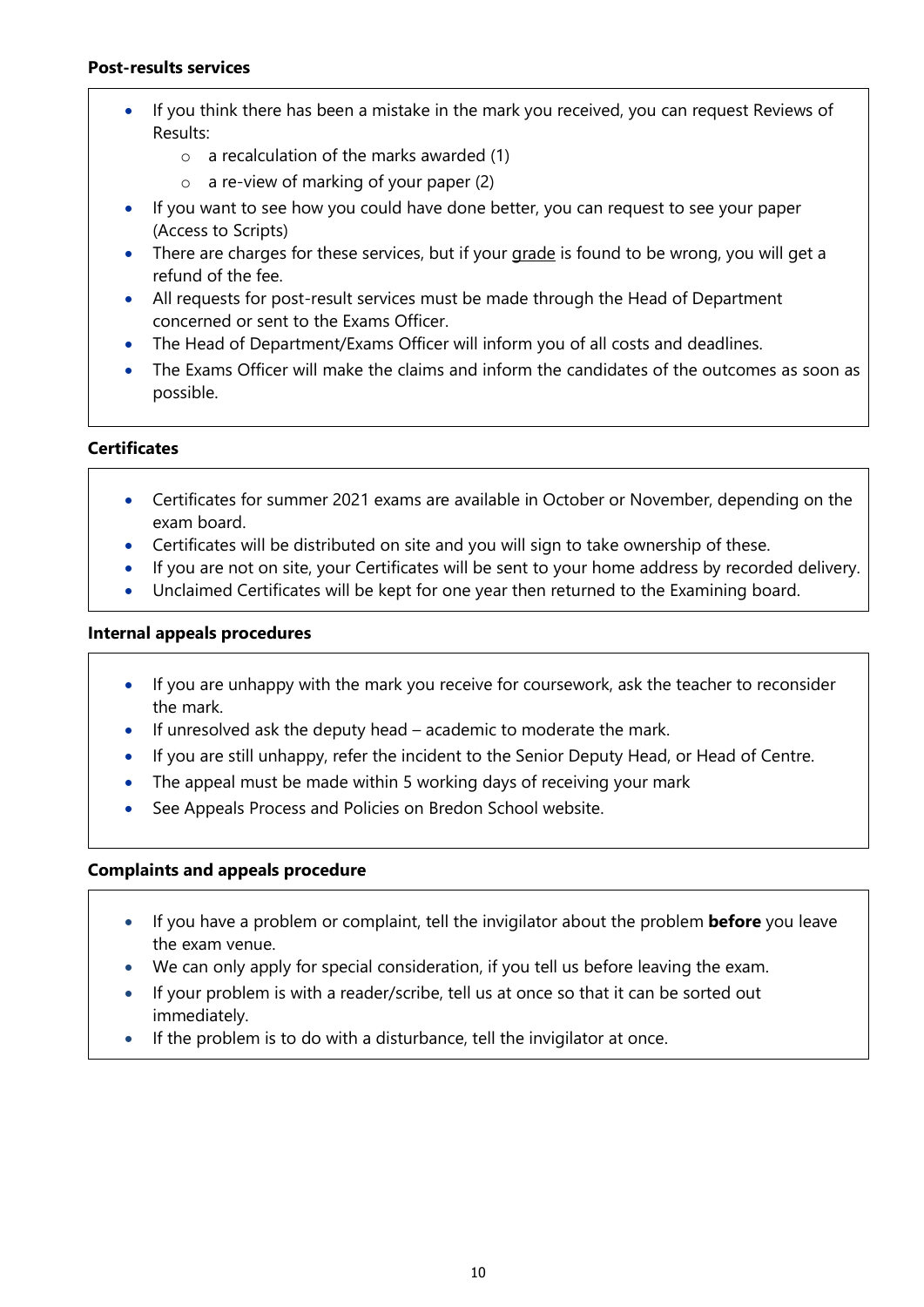#### JCQ Information for candidates - coursework

You **must** read this information if you are undertaking qualifications that contain elements of coursework assessment.

- This information is qualifications which include controlled assessments.
- You must follow the instructions from your teacher.
- You must make sure all the work you submit is your own.
- You are allowed to use a reader and/or scribe for your controlled assessments, but it must be your words that are recorded. Your reader/scribe may read back what you have dictated, but they are not allowed to suggest changes.

For further information, see Information for candidates – coursework assessments 2021-2022 on the Bredon School website.

#### JCQ Information for candidates – non-examination assessments

You **must** read this information if you are undertaking qualifications that contain components of nonexamination assessment.

- This information is about taking any of the new GCSE or GCE qualifications, which include coursework.
- You must follow the instructions from your teacher.
- You must make sure all the work you submit is your own.
- You are allowed to use a reader and/or scribe for your controlled assessments, but it must be your words that are recorded. Your reader/scribe may read back what you have dictated, but they are not allowed to suggest changes.
- Any material you copy from the Internet, must be credited with its source. If you don't so this, you are plagiarising.

For further information, see Information for candidates – non-examination assessments 2021- 2022 on the Bredon School website.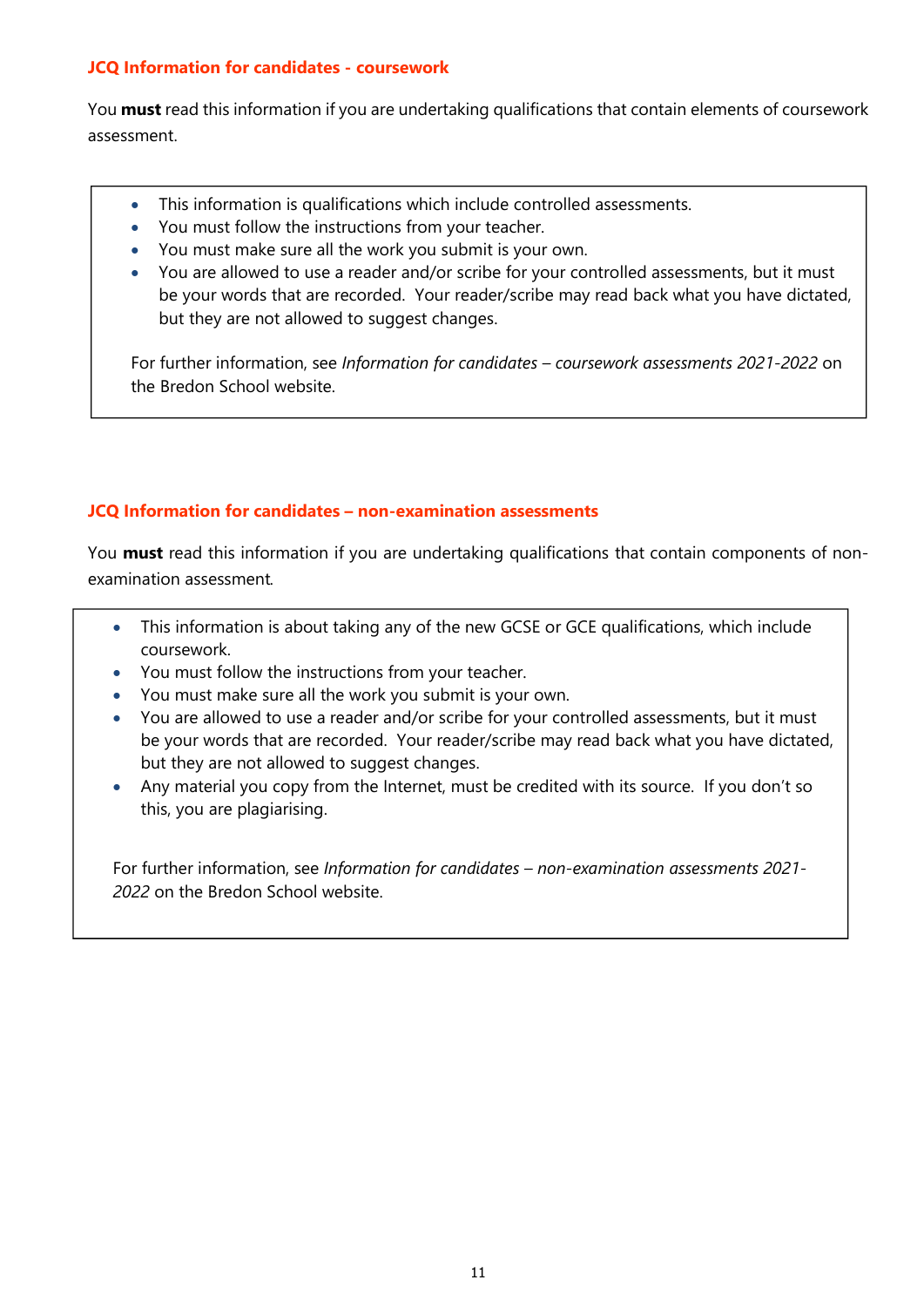#### JCQ Information for candidates – on-screen tests

You must read this information if you will be taking any externally assessed on-screen tests as part of your qualification(s).

- Guidelines for on-screen tests is the same as for written exams.
- In addition, tell the invigilator at once if:
	- o You have the wrong exam title
	- o Someone else's name is on the screen
	- o Your computer is malfunctioning

For further information, see Information for candidates – on-screen examinations 2021-2022 on the Bredon School website.

#### JCQ Information for candidates – written exams

You **must** read this information before you take any externally assessed timetabled written exams.

Most of the information for written exams is contained in the main body of this booklet.

For further information, see Information for candidates – written examinations 2021-2022 on the Bredon School website.

#### JCQ Information for candidates – Privacy Notice

You must read this notice as it contains "Information About You and How We Use It"

The document gives you information on how Exam Boards use the information about you.

For further information, see Information for candidates – privacy notice 2021-2022 on the Bredon School website.